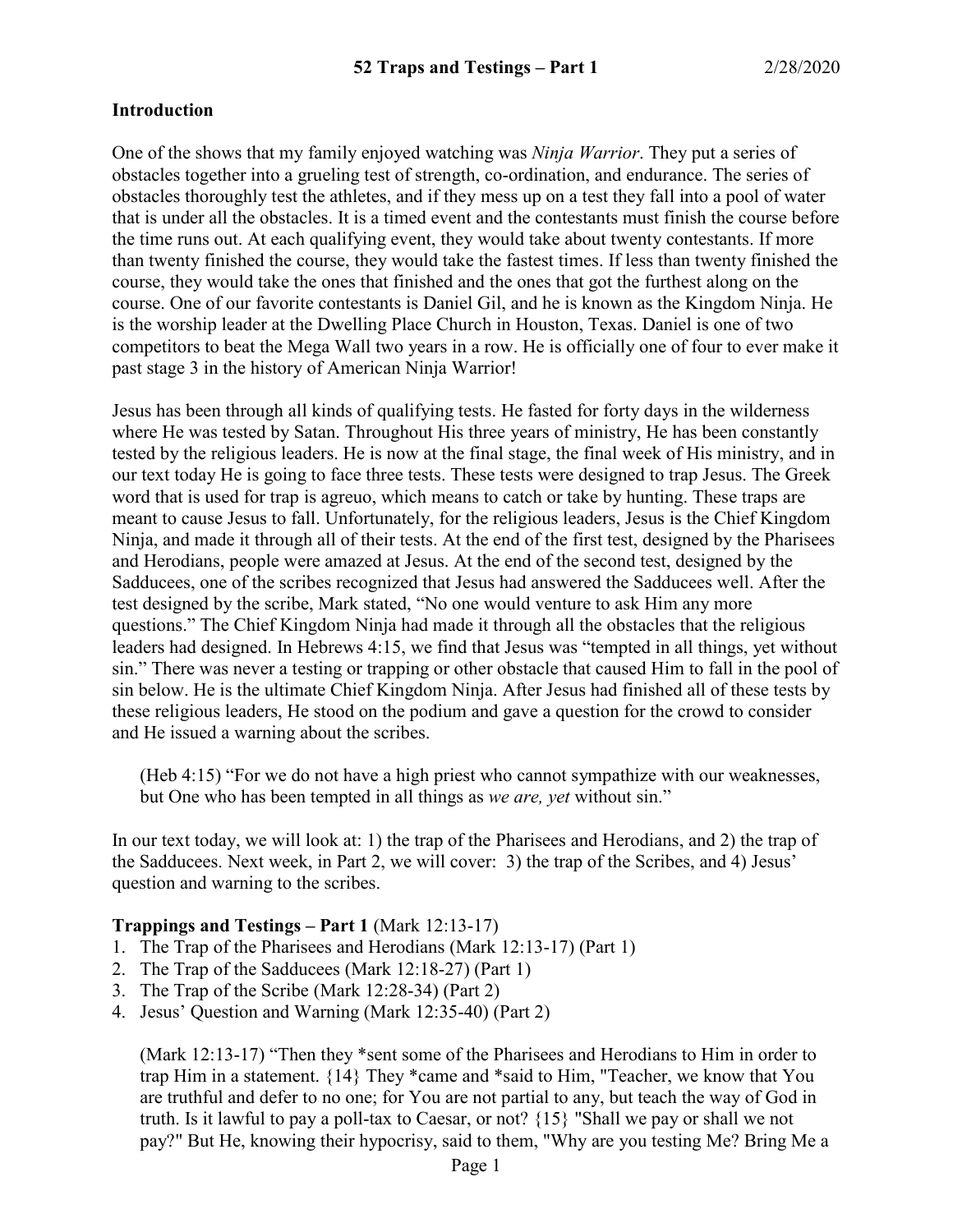denarius to look at." {16} They brought *one.* And He \*said to them, "Whose likeness and inscription is this?" And they said to Him, "Caesar's." {17} And Jesus said to them, "Render to Caesar the things that are Caesar's, and to God the things that are God's." And they were amazed at Him."

(Mark 12:18-27) "*Some* Sadducees (who say that there is no resurrection) \*came to Jesus, and *began* questioning Him, saying, {19} "Teacher, Moses wrote for us that IF A MAN'S BROTHER DIES and leaves behind a wife AND LEAVES NO CHILD, HIS BROTHER SHOULD MARRY THE WIFE AND RAISE UP CHILDREN TO HIS BROTHER. {20} "There were seven brothers; and the first took a wife, and died leaving no children. {21} "The second one married her, and died leaving behind no children; and the third likewise; {22} and *so* all seven left no children. Last of all the woman died also. {23} "In the resurrection, when they rise again, which one's wife will she be? For all seven had married her." {24} Jesus said to them, "Is this not the reason you are mistaken, that you do not understand the Scriptures or the power of God? {25} "For when they rise from the dead, they neither marry nor are given in marriage, but are like angels in heaven. {26} "But regarding the fact that the dead rise again, have you not read in the book of Moses, in the *passage* about *the burning* bush, how God spoke to him, saying, 'I AM THE GOD OF ABRAHAM, AND THE GOD OF ISAAC, AND THE GOD OF JACOB'? {27} "He is not the God of the dead, but of the living; you are greatly mistaken."

# **1. The Trap of the Pharisees and Herodians (Mark 12:13-17)**

Our text begins with, "Then **they** sent some of the Pharisees and Herodians to Him." To find out who "they" is, we have to go all the way back to Mark 11:27. After Jesus had cleansed the temple, the chief priests, scribes and the elders came to Him and **they** questioned Him about what authority He had to be doing the things He was doing. These were the religious rulers who sent the Pharisees and Herodians to trap Jesus.

(Mark 12:13) "Then they \*sent some of the Pharisees and Herodians to Him in order to trap Him in a statement."

(Mark 11:27) "They \*came again to Jerusalem. And as He was walking in the temple, the chief priests and the scribes and the elders \*came to Him,"

## **Chief Priests**

In Exodus 28:41, God told Moses to anoint, ordain, and consecrate Aaron and his sons as priests. They were of the tribe of Levi, so they were Levites. All priests were Levites, but not all Levites were priests. The priests offered up sacrifices on behalf of themselves and the people. The Levites served God, and by taking care of the furnishings. The priests and Levites were not given an inheritance. Instead, they were compensated for their service out of the tithes and offerings. Only Aaron and his descendants served as priests.

(Ex 28:41) "You shall put them on Aaron your brother and on his sons with him; and you shall anoint them and ordain them and consecrate them, that they may serve Me as priests."

The chief priests were the leading priests from among the other priests. There was only one high priest, and he could enter the holy of holies one time a year, on the Day of Atonement (Yon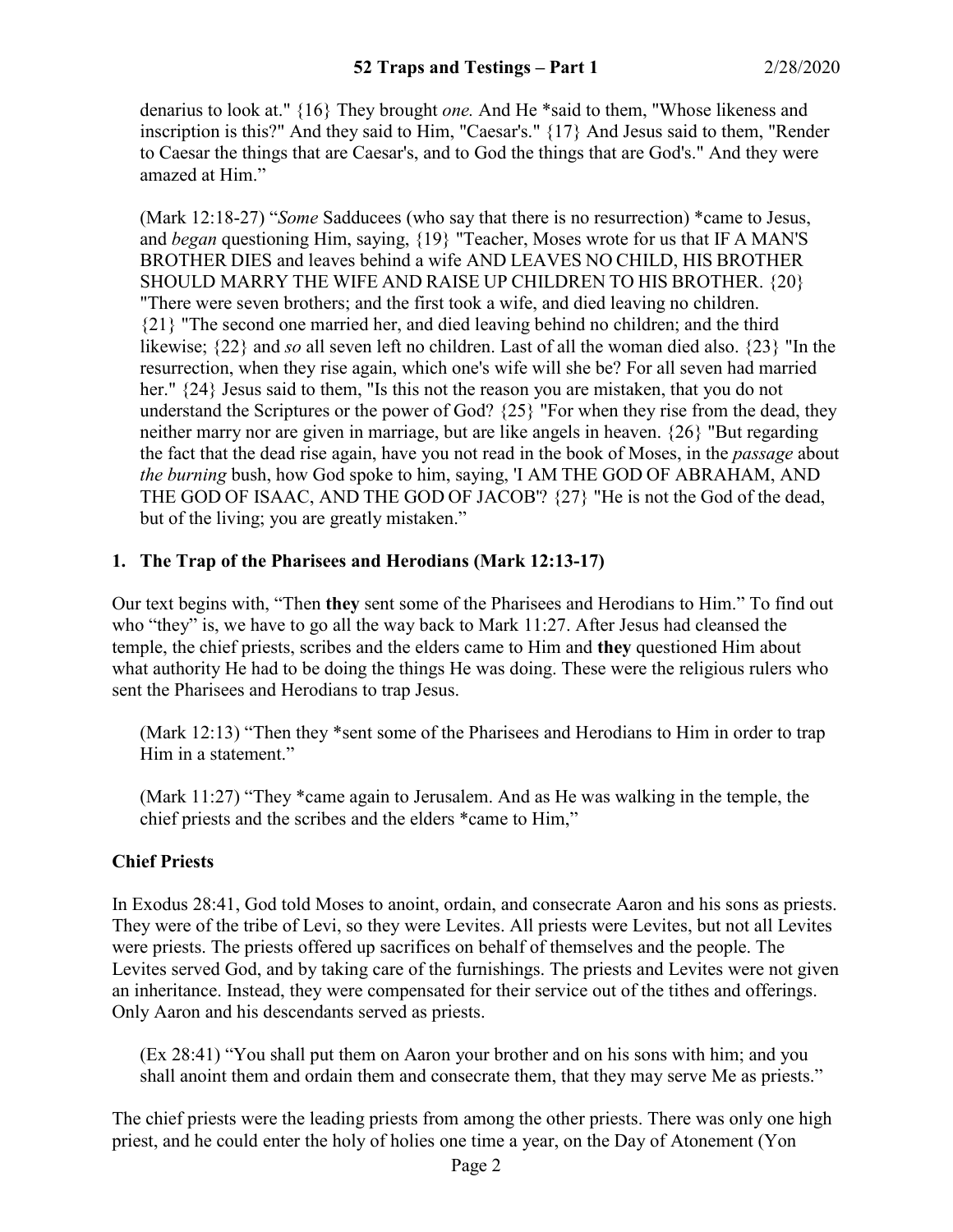Kippur). The Sanhedrin Council was made up of seventy elders, Pharisees, Sadducees, and priests. The purpose of the Sanhedrin was to act as a tribunal in making decisions regarding the Law. The high priest would preside over the Sanhedrin Council meetings. In addition to the high priest, there were other chief priests that were part of the Sanhedrin Council.

### **Scribes**

The Scribes were influential Jewish leaders. Some scholars say that the scribes began about the same time as Ezra, the prophet and priest. We find in Ezra 7:21 that he was also a scribe of the law of the God of heaven. The Hebrew word is sepher (Strong's H5613), which comes from sepher (Strong's H5612), which means a book, missive, or document. The root of these words is saphar (Strong's H5608), which means to score with a mark, inscribe, tally, or to tell.

(Ezra 7:21) "I, even I, King Artaxerxes, issue a decree to all the treasurers who are *in the provinces* beyond the River, that whatever Ezra the priest, the scribe of the law of the God of heaven, may require of you, it shall be done diligently,"

The scribes were considered experts in the Law. In Nehemiah 8, Ezra was brought before the assembly of people and he read from the book of the law. In verse eight, he also translated to give the sense so that they understood the reading. He was not merely a person that copied manuscripts, he was teaching the people to give them understanding.

(Neh 8:1-8) "And all the people gathered as one man at the square which was in front of the Water Gate, and they asked Ezra the scribe to bring the book of the law of Moses which the LORD had given to Israel. {2} Then Ezra the priest brought the law before the assembly of men, women and all who *could* listen with understanding, on the first day of the seventh month. {3} He read from it before the square which was in front of the Water Gate from early morning until midday, in the presence of men and women, those who could understand; and all the people were attentive to the book of the law….{8} They read from the book, from the law of God, translating to give the sense so that they understood the reading."

In the New Testament the Greek word is grammateus (Strong's G1122), and means a writer. The root word is gramma (Strong's G1121), and means that which is drawn or written, and it comes from grapho (Strong's G1125), which means to write. These were trained and skilled writers. They produced legal documents, recorded deeds, and also copied manuscripts. They were honored and held in high esteem. They were generally very educated and they were eligible to be elected to the Sanhedrin council.

Scribes followed meticulous guidelines and procedures for making copies of the law. The animal skins had to be clean and they used a special ink. They had to wash themselves and their writing instruments before writing the name of God. Their columns of text had to contain a minimum of forty-eight lines and could not exceed sixty-one lines. They went through a careful review and editing process and if three or more pages needed revisions the entire manuscript was tossed. They counted the numbers of letters and words on each page. The spacing of the letter was also critical, and if two letters touched each other, the text was discarded.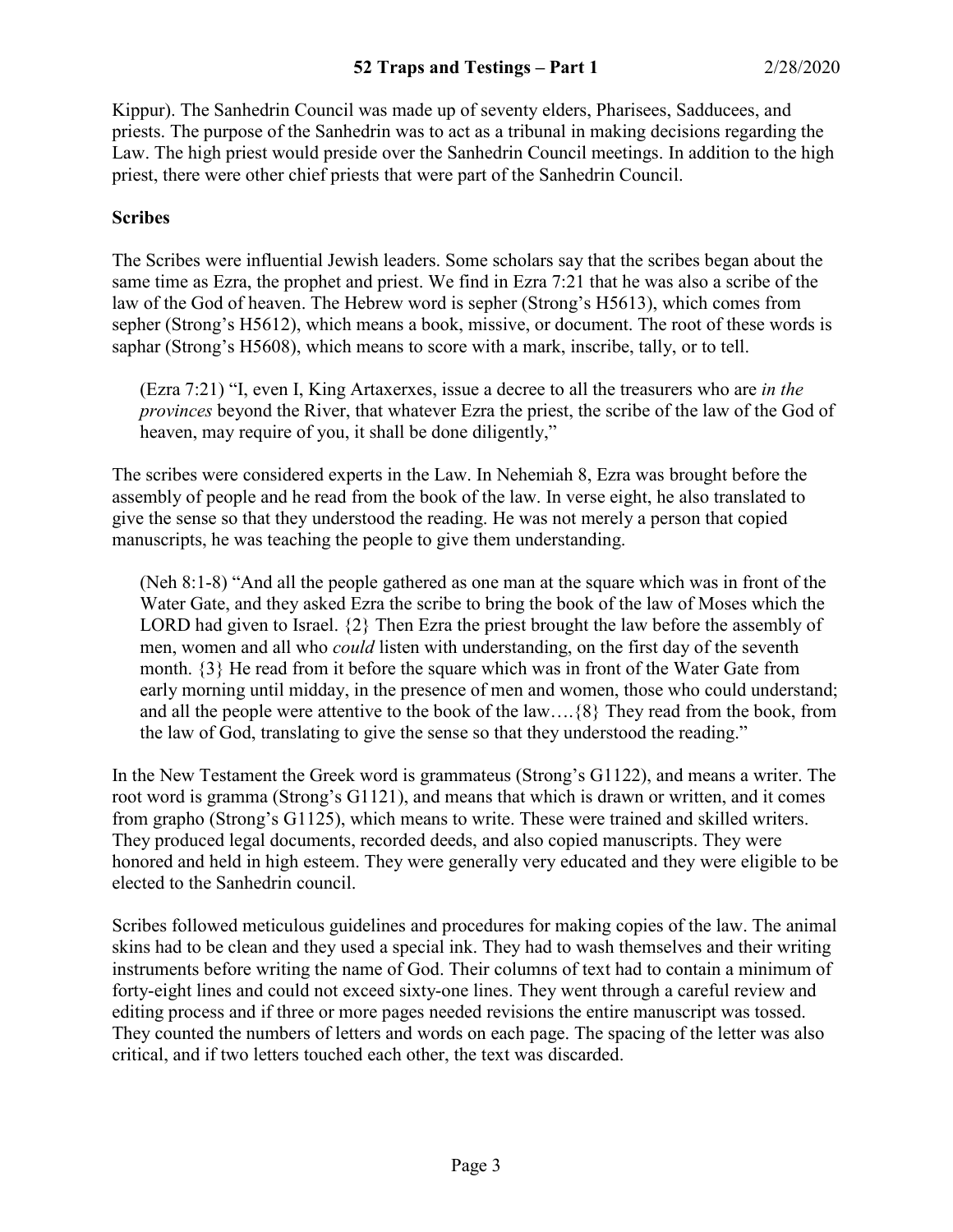## **Pharisees**

The Pharisees were a religious group of scribes that formed around 150 B.C. They were considered the highest religious authority and were very influential in the local synagogues. The Greek word is Pharisaios (Strong's G5330), which comes from the Hebrew word parash (Strong's H6567), meaning "to separate or disperse." They separated themselves, particularly from those that they considered sinners. Jesus' association with the tax collectors, prostitutes, and other sinners was despicable in their eyes. The Pharisees held to a strict observance of the laws as interpreted by the Scribes, and the traditions of the elders. They also believed in miracles and the resurrection, something that distinguished them from the Sadducees, who did not believe in miracles or the resurrection.

## **Sadducees**

The Sadducees were another group of religious leaders. They originated out of a priest named Zadok, and the root word was tsadeq, a Hebrew word which means righteousness. This group began about 167 BC and they ceased to exist after the destruction of the temple in 70 AD. The Sadducees held dearly to the law of Moses, the first five books of the Bible. They did not rely as much on the teachings of the elders like the Pharisees. They held to the written Torah, not the oral Torah. They were well respected and had great power. They did not believe in angels, miracles, or the resurrection. The Sanhedrin Council had seventy members, and it was made up of Sadducees, Pharisees, and priests.

# **Herodians**

The Herodians were secularists and did not want anything to do with the Pharisees, Judaism, or Jesus. They were politically motivated, and supporters of Herod the Great. Because they supported Herod and Rome, the Herodians were not friends of most Jews, and particularly of the Pharisees. They were known for their sensuality and corrupt living, so the immoral lifestyle of Herod did not bother them a bit. In Mark 3, after Jesus had healed the man with a withered hand, the Pharisees went to the Herodians to enlist them in helping them destroy Jesus. They had a common enemy, Jesus. They began conspiring together as to how they might destroy Jesus. Why would the Pharisees do this? They thought that if they could get Jesus arrested by the Roman government for claiming to be the King of the Jews, the Herodians could get Jesus put to death for them, and they would no longer have to deal with Jesus. The Herodians were willing to work with the Pharisees, because they wanted to protect Herod from any threat or person claiming to be a king. This was a great opportunity for them to win favor with Herod.

(Mark 3:6) "The Pharisees went out and immediately *began* conspiring with the Herodians against Him, *as to* how they might destroy Him."

So, the chief priests, scribes and elders sent some of the Pharisees and Herodians to Jesus in order to trap Him in a statement. They had all joined forces in an effort to destroy Jesus.

## **a. Their Question**

The first trap was set by the Pharisees and Herodians. This is not their first trap for Jesus; they had tested Him a few weeks earlier in Mark 10. On Jesus' way to Jerusalem He went beyond the Jordan in the area called Perea. This is where Herod had his second palace, and it was where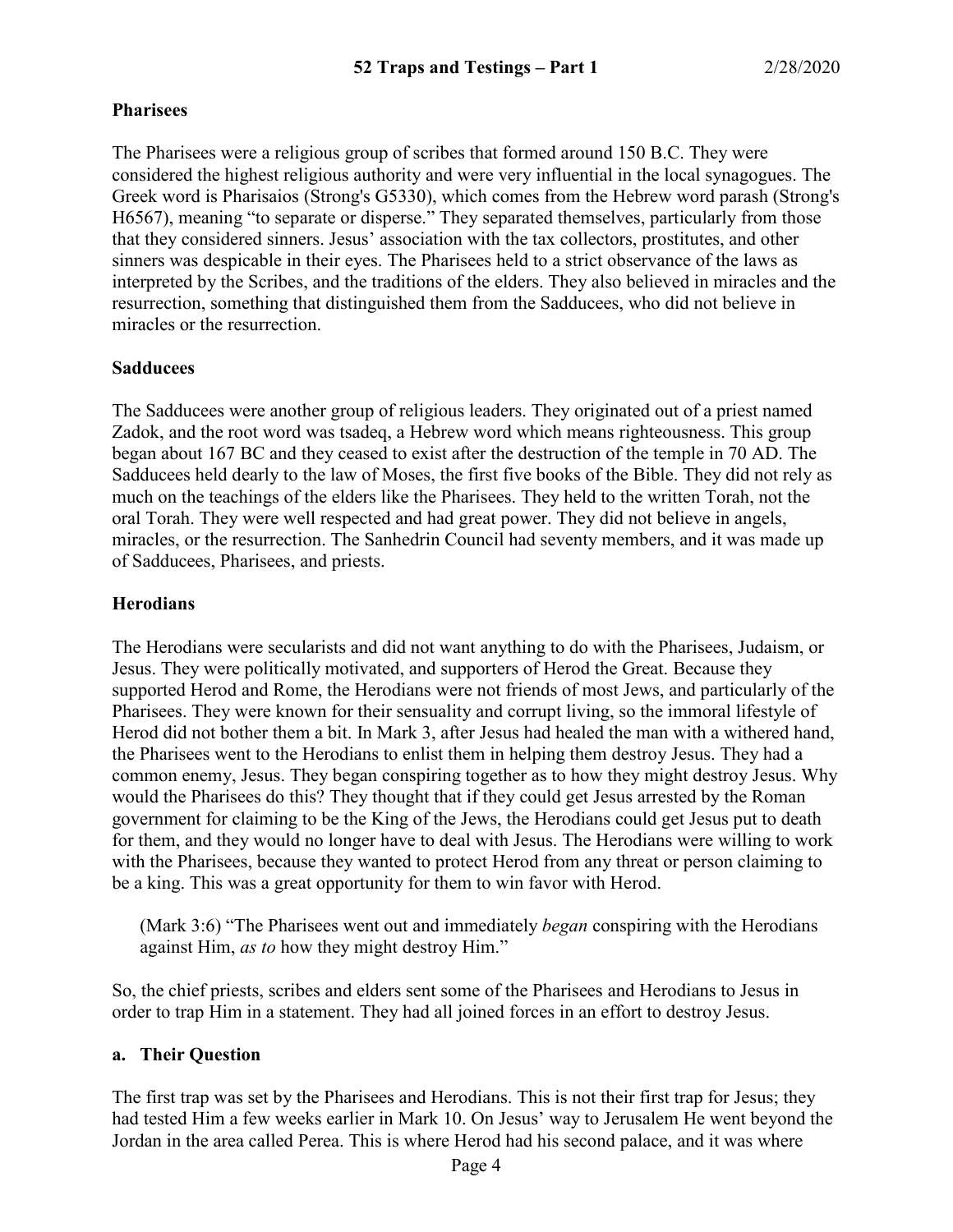John the Baptist was kept in prison, and then put to death. Herod had John arrested because he had been telling him it was unlawful for him to have his brother's wife. The Pharisees questioned Jesus about divorce thinking that they could get Jesus arrested by Herod and put to death. This seemed like a good way to get rid of Jesus. Jesus took them back to the foundation of marriage in Genesis 2. Their question was meant for evil, but God used it for good, and we have a much better understanding of marriage and divorce because of their question.

(Mark 10:2) "*Some* Pharisees came up to Jesus, testing Him, and *began* to question Him whether it was lawful for a man to divorce a wife."

The Pharisees are now testing Jesus again, only this time they have come to Jesus with the Herodians. This time they asked Jesus about whether it was lawful to pay a poll-tax to Caesar. The poll tax or kensos was an annual tax levied on everyone. There were a number of Jewish leaders and rabbis who refused to pay the tax. They felt it undermined God's sovereignty over God's chosen people. Why this particular question? They felt that this would trap Jesus and set everyone against Him. If Jesus responded that the poll tax was lawful, the Jews would turn against Him. If Jesus responded that it was not lawful, He could be arrested and put to death. They felt this was the perfect trap.

(Mark 12:13-15) "Then they \*sent some of the Pharisees and Herodians to Him in order to trap Him in a statement. {14} They \*came and \*said to Him, "Teacher, we know that You are truthful and defer to no one; for You are not partial to any, but teach the way of God in truth. Is it lawful to pay a poll-tax to Caesar, or not? {15} "Shall we pay or shall we not pay?" But He, knowing their hypocrisy, said to them, "Why are you testing Me? Bring Me a denarius to look at."

### **b. Jesus' Answers**

Jesus was alert, discerning, and not going to fall into their trap. He knew their hypocrisy, and their motive. He knew that the only reason the Pharisees would dare to associate with the Herodians was to destroy Him. His first response was, "Why are you testing Me?" Jesus is always looking at hearts. He wanted the Pharisees to examine their hearts about trying to destroy Him.

(Mark 12:15-17) "Shall we pay or shall we not pay?" But He, knowing their hypocrisy, said to them, "Why are you testing Me? Bring Me a denarius to look at." {16} They brought one. And He \*said to them, "Whose likeness and inscription is this?" And they said to Him, "Caesar's." {17} And Jesus said to them, "Render to Caesar the things that are Caesar's, and to God the things that are God's." And they were amazed at Him."

Then, Jesus asked them to bring a denarius to Him to look at, which they did. He asked them, "Whose likeness and inscription is this?" And they answered Him, "Caesar's." So Jesus told them, "Render to Caesar the things that are Caesar's and to God the things that are God's. Jesus did not fall into their trap, and they were amazed at Him.

We greatly profit from the question that they asked Jesus and by His answer. There are Christians today that do not feel that the government has any right to rule over the church. Some refuse to pay taxes. Some refuse to obey governmental orders about how many people can meet for a church service during the COVID-19 restrictions. They don't feel the government has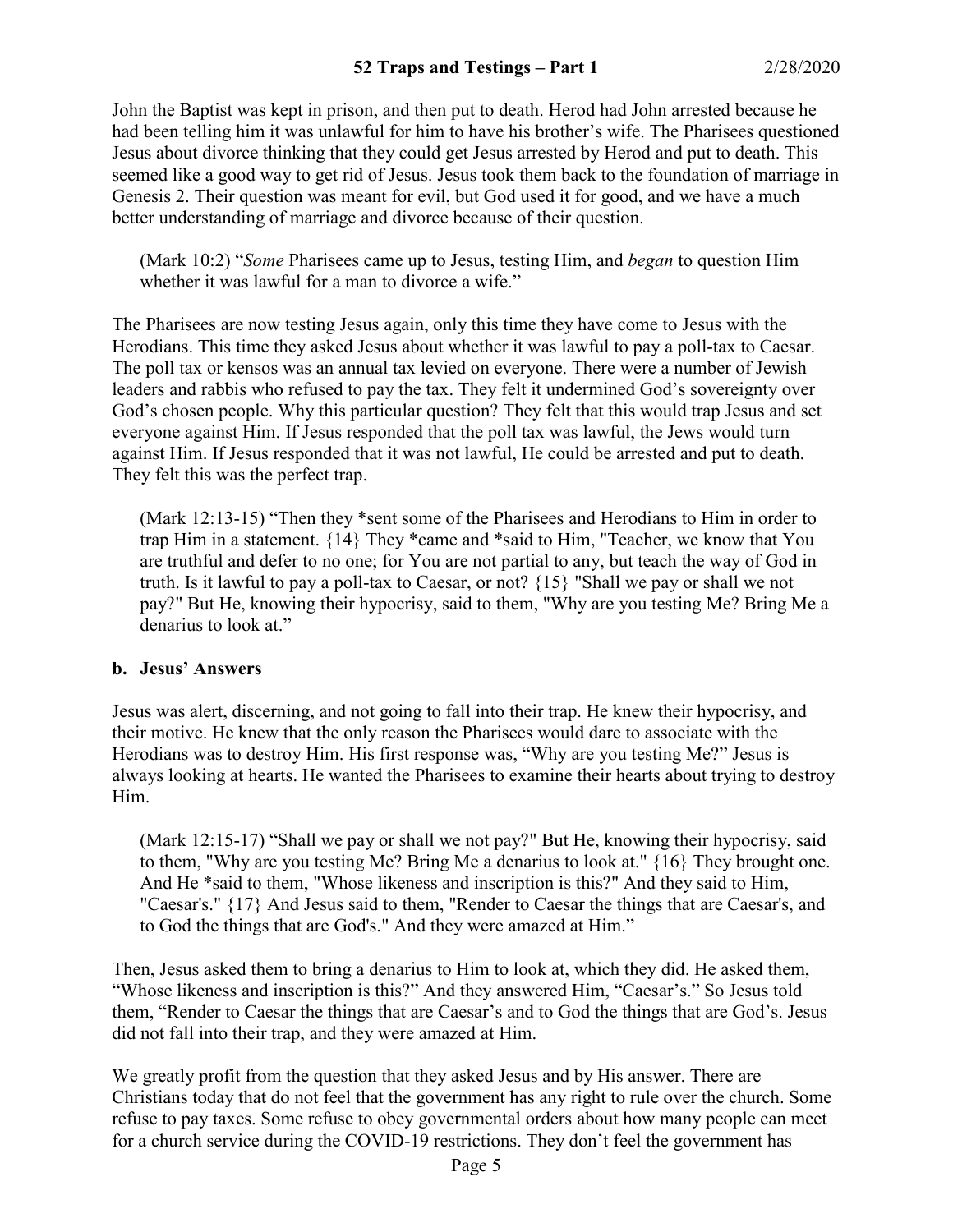jurisdiction over God's chosen people. The question is still relevant today. Our view is that we need to follow God's laws, and we need to follow the laws of Caesar. Only when the laws of Caesar directly violate the laws of God should we disobey Caesar. If you are a doctor in New Mexico, the governor just signed a law that prevents doctors and nurses from refusing to perform abortions. If you are a Christian, you should conscientiously disobey the governor's laws, because the killing of an innocent baby is a clear violation of God's laws. We find this principle clearly practiced by the apostles in Acts 4:19-20. They said they had to obey God, not men.

(Acts 4:19-20) "But Peter and John answered and said to them, "Whether it is right in the sight of God to give heed to you rather than to God, you be the judge; {20} for we cannot stop speaking about what we have seen and heard."

### **2. The Trap of the Sadducees (Mark 12:18-27)**

The Pharisees and Herodians had failed to trap Jesus. Now it was time for the Sadducees to try their hand at trapping Jesus. Jesus knew all about the Sadducees and their beliefs. He knew that they did not believe in the supernatural, angels, or the resurrection. When Paul was before the Sanhedrin Council in Acts 23, he knew that there were both Pharisees and Sadducees there and he cried out, "I am a Pharisee, a son of Pharisees; I am on trial for the hope and resurrection of the dead!" Luke records that a dissension occurred between the two groups, and he gives us understanding about why the assembly was divided. "The Sadducees say there is no resurrection, nor an angel, nor a spirit, but the Pharisees acknowledge them all." Jesus knew what the Sadducees believed, so their resurrection question was a dead give-away that this was a trap.

(Acts 23:6-8) "But perceiving that one group were Sadducees and the other Pharisees, Paul *began* crying out in the Council, "Brethren, I am a Pharisee, a son of Pharisees; I am on trial for the hope and resurrection of the dead!" {7} As he said this, there occurred a dissension between the Pharisees and Sadducees, and the assembly was divided. {8} For the Sadducees say that there is no resurrection, nor an angel, nor a spirit, but the Pharisees acknowledge them all."

### **a. Their question**

The Sadducees gave a scenario about a married man dying before having any children. Their question was based on the law in Deuteronomy 25:5, which stated that when brothers live together and one of them dies and has no son, the wife of the deceased shall not be married outside the family to a strange man. She was to marry her husband's brother so that he can raise a son for his brother.

(Mark 12:18-22) "Some Sadducees (who say that there is no resurrection) \*came to Jesus, and began questioning Him, saying, {19} "Teacher, Moses wrote for us that IF A MAN'S BROTHER DIES and leaves behind a wife AND LEAVES NO CHILD, HIS BROTHER SHOULD MARRY THE WIFE AND RAISE UP CHILDREN TO HIS BROTHER. {20} "There were seven brothers; and the first took a wife, and died leaving no children. {21} "The second one married her, and died leaving behind no children; and the third likewise; {22} and so all seven left no children. Last of all the woman died also."

(Deut 25:5) "When brothers live together and one of them dies and has no son, the wife of the deceased shall not be *married* outside *the family* to a strange man. Her husband's brother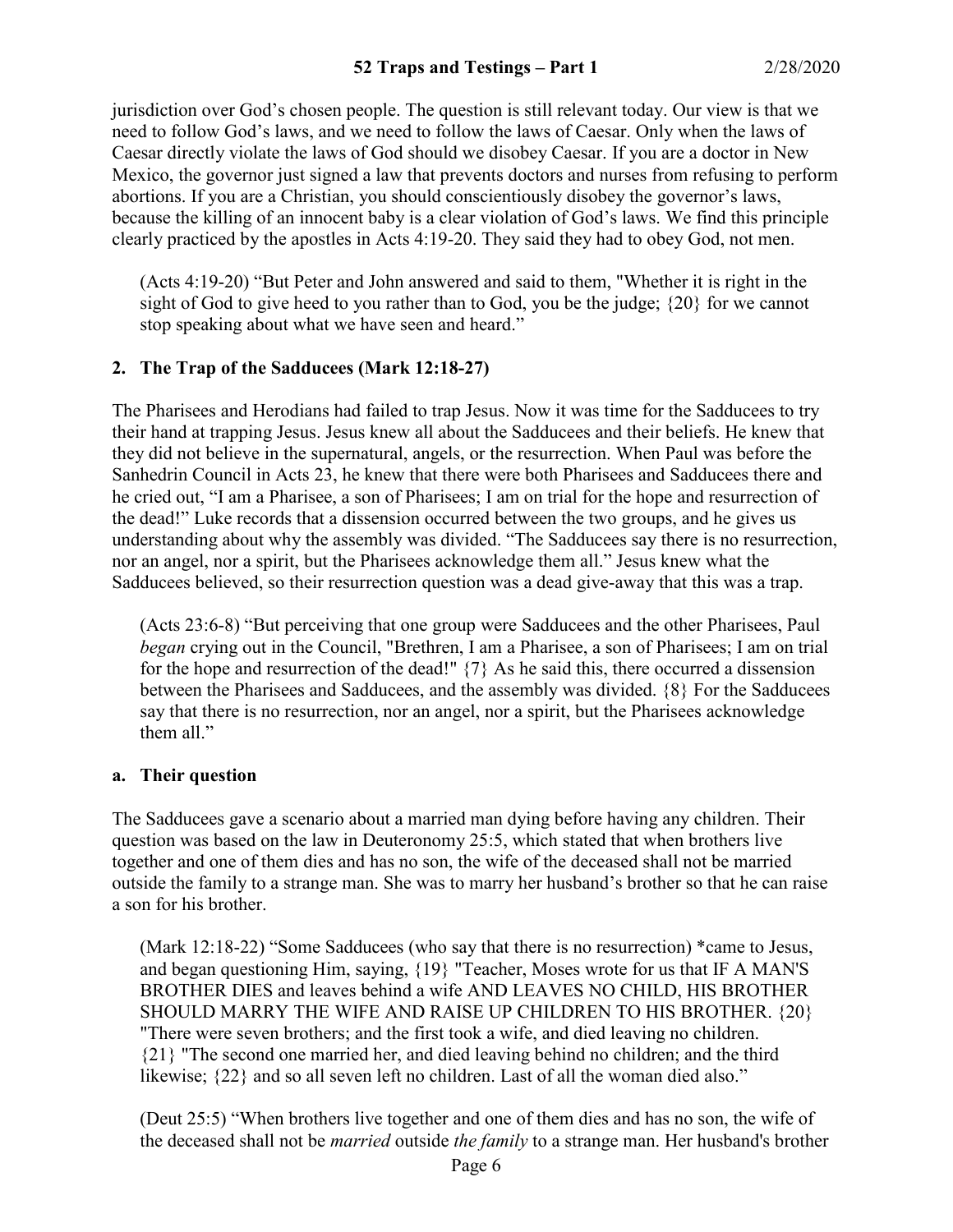shall go in to her and take her to himself as wife and perform the duty of a husband's brother to her."

In their story, there were seven brothers and all of them died, and each one had married the woman. They asked, "In the resurrection, when they rise again, which one's wife will she be? For all seven had married her."

(Mark 12:23) "In the resurrection, when they rise again, which one's wife will she be? For all seven had married her."

Their hypothetical question was meant to make Jesus look foolish. They knew that Jesus taught about the resurrection. In John 5, Jesus had taught that those who did good deeds will resurrect to life and those who committed evil deeds will have a resurrection of judgment. The Sadducees also knew that Jesus had raised Lazarus from the dead. In John 11, when Jesus was speaking with Martha, who believed that her brother would rise again in the resurrection on the last day, He told her, "I am the resurrection and the life; he who believes in Me will live even if he dies." The Sadducees knew what Jesus taught, and they thought that their question would stump him. They thought that they could make Jesus look foolish, and lose credibility with the crowds.

(John 5:28-29) "Do not marvel at this; for an hour is coming, in which all who are in the tombs will hear His voice, {29} and will come forth; those who did the good deeds to a resurrection of life, those who committed the evil deeds to a resurrection of judgment."

(John 11:23-25) "Jesus \*said to her, "Your brother will rise again." {24} Martha \*said to Him, "I know that he will rise again in the resurrection on the last day." {25} Jesus said to her, "I am the resurrection and the life; he who believes in Me will live even if he dies,"

## **b. Jesus' Answer**

Jesus' response to them turns the tables. Instead of Jesus looking foolish, the Sadducees were the ones that looked foolish and ignorant. Jesus tells them three things. First, He tells them that they are mistaken. Second, He tells them that they do not understand the Scriptures. Third, He tells them that they do not understand the power of God.

(Mark 12:24-27) "Jesus said to them, "Is this not the reason you are mistaken, that you do not understand the Scriptures or the power of God?...{27} "He is not the God of the dead, but of the living; you are greatly mistaken."

Jesus begins and ends His answer by telling them that they are mistaken. He started out with, "Is this not the reason you are mistaken?" and He ended by saying, "You are greatly mistaken." He told them that their doctrine about the resurrection was wrong. Prideful people hate to be told that they are mistaken, and they hate to admit their mistakes. Jesus just sent a humbling message to them, that they are mistaken.

Jesus does not just tell them that they are mistaken, He tells them why they are mistaken. He tells them that when they rise from the dead, they will not marry or be given in marriage, but will be like angels in heaven. We saw earlier in Acts that they did not believe in the resurrection or angels, and Jesus is correcting them on both of these beliefs. Jesus' message to the Sadducees is very instructive for all of us. I love my wife, and I look forward to being with my best friend for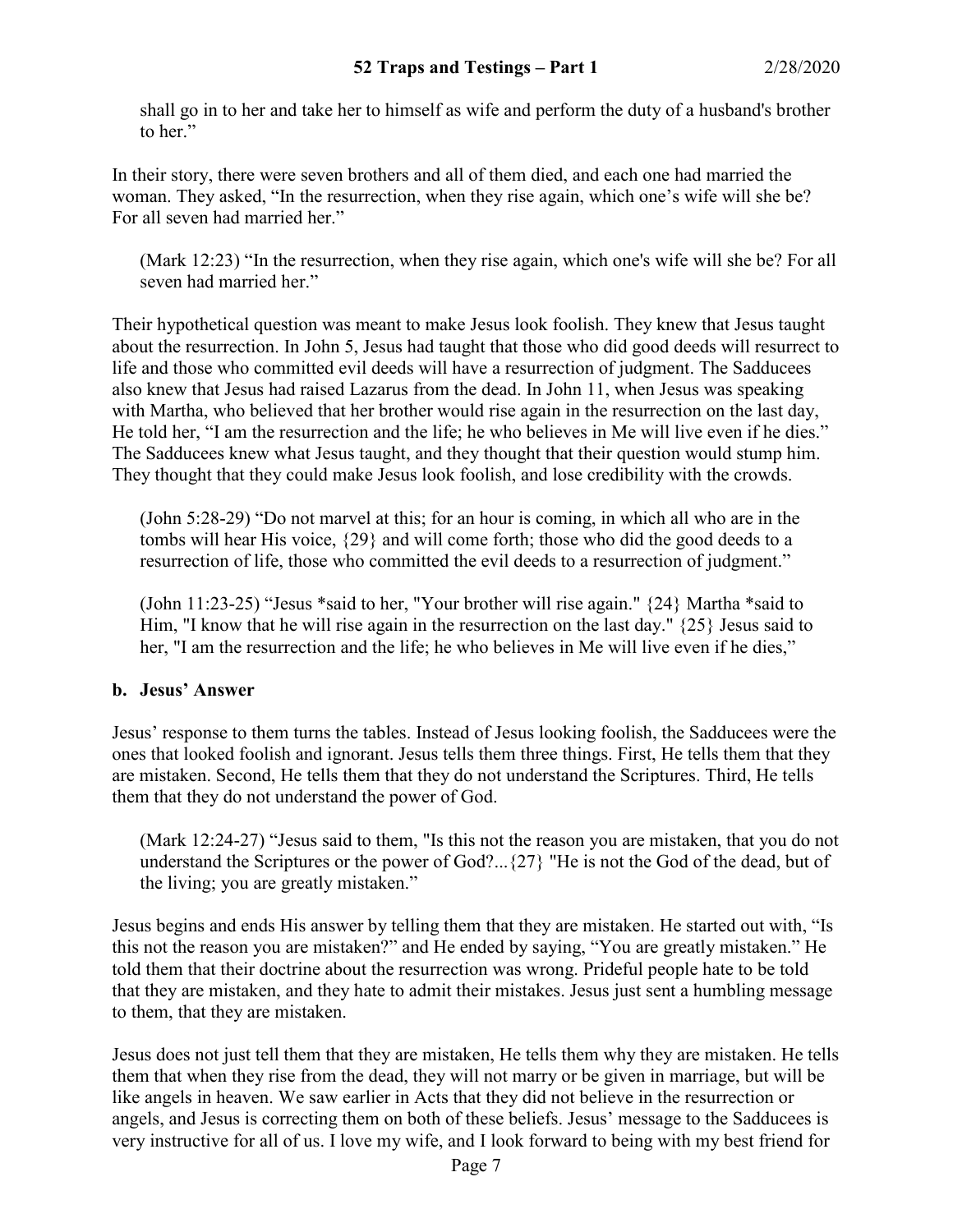all eternity. But, the reality is that she will not be my wife in heaven. We will still be friends, but we won't be married.

(Mark 12:25) "For when they rise from the dead, they neither marry nor are given in marriage, but are like angels in heaven."

There are false religions and cults that promote marriage in heaven, but Jesus makes it clear. For example, in Islam, some of the Jihadists were promised seventy-two virgins in heaven if they are martyred or die in the cause of Allah. The Mormons believe in celestial marriage and that their marriages here will be continued in heaven. If a man's wife dies and he remarries, then he will have both wives in heaven. So, we can be grateful for the questions that Jesus was asked.<sup>[1](#page-7-0)</sup>

Jesus then went to the Scriptures. He did not just go to the Scriptures, He went to the book of Moses. This was significant because the Sadducees believed that the book of Moses was the ultimate authority on all doctrinal questions. The Pharisees had tried to convince the Sadducees about the resurrection of the dead, and had not been able to do it, because the Scriptures that they used all came after the book of Moses. They had not been able to show proof from the book of Moses that there was a resurrection. Jesus takes the Sadducees to the book of Moses to teach them about the resurrection. He said, "have you not read in the book of Moses…" This was a real slap in the face to the Sadducees who considered themselves the ultimate experts on the book of Moses. Jesus continued, "have you not read in the book of Moses, in the passage about the burning bush, how God spoke to him, saying, 'I am the God of Abraham, and the God of Isaac, and the God of Jacob.?' He is not the God of the dead, but of the living." Jesus had turned the tables on the Sadducees, and they are the ones that ended up looking foolish and ignorant. They were greatly mistaken.

(Mark 12:26-27) "But regarding the fact that the dead rise again, have you not read in the book of Moses, in the passage about the burning bush, how God spoke to him, saying, 'I AM THE GOD OF ABRAHAM, AND THE GOD OF ISAAC, AND THE GOD OF JACOB'? {27} "He is not the God of the dead, but of the living; you are greatly mistaken."

## **Conclusion and Applications**

In our passage today, the religious leaders and Herodians tried to trap Jesus. Their intent was to cause Him to stumble, look foolish and lose public support. Ultimately, they were trying to destroy Him. Jesus was fully aware of their intentions, and that they were trying to trap and test Him. Jesus was able to wisely respond in a way that turned the tables. His responses clarified Scripture for them and for us.

In Hebrews, we are taught that Jesus was tested in all things and was yet without sin. Our passage today were just two of the many tests that He faced. We are all going to be tested. The enemy is going to try to trap us and test us. His intent is to kill, steal, and destroy. In order for us to be tested and to be successful there are several things that are important.

 $\frac{1}{1}$ 

<span id="page-7-0"></span>[https://en.wikipedia.org/wiki/Celestial\\_marriage#:~:text=In%20Matthew%2022%3A28%E2%80%9330,that%20ma](https://en.wikipedia.org/wiki/Celestial_marriage#:%7E:text=In%20Matthew%2022%3A28%E2%80%9330,that%20marriages%20will%20not%20exist) [rriages%20will%20not%20exist](https://en.wikipedia.org/wiki/Celestial_marriage#:%7E:text=In%20Matthew%2022%3A28%E2%80%9330,that%20marriages%20will%20not%20exist)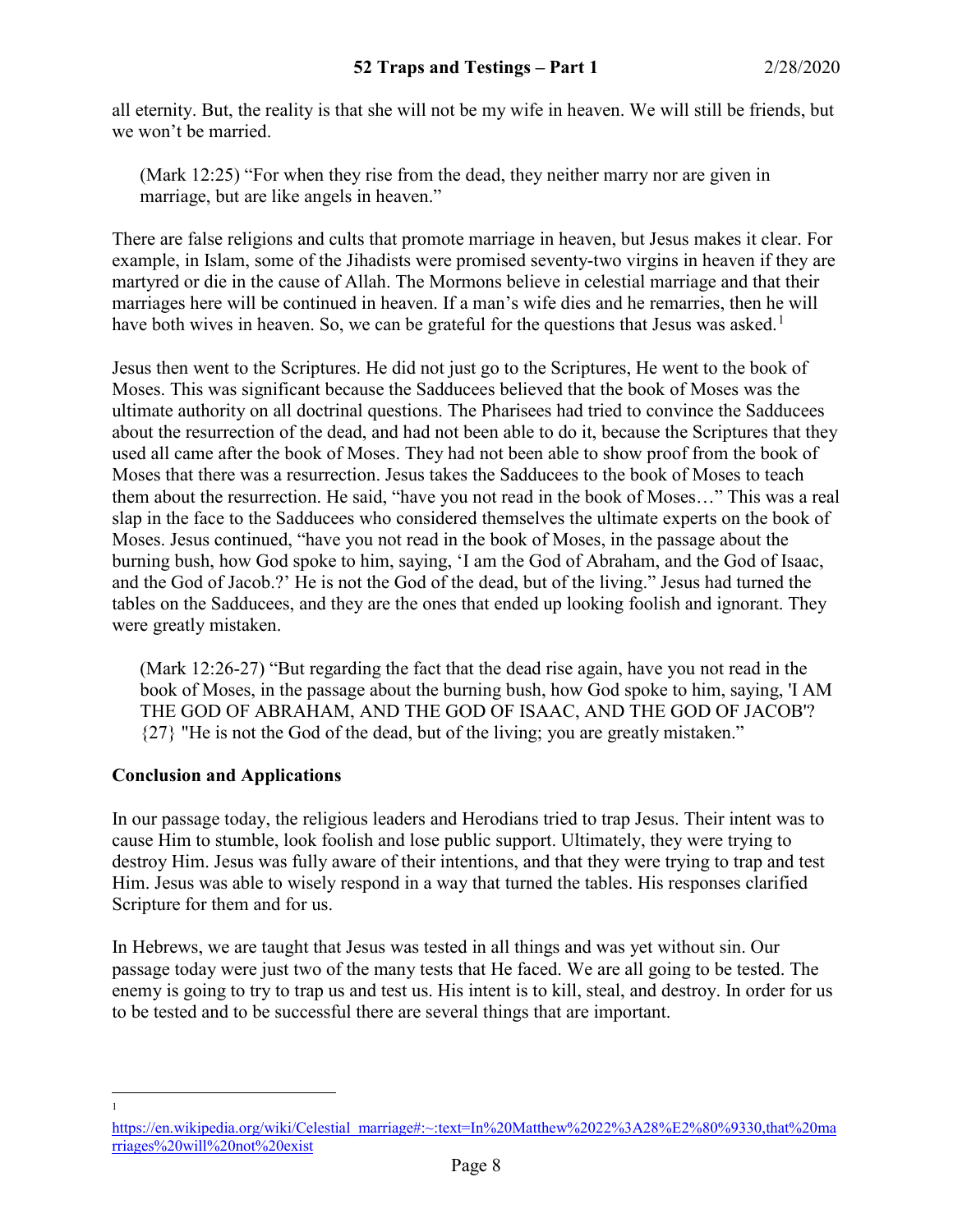(Heb 4:15) "For we do not have a high priest who cannot sympathize with our weaknesses, but One who has been tempted in all things as *we are, yet* without sin."

1. First, we have to be sober, alert, and on guard against the schemes of the enemy. Peter warns us to be of sober spirit and to be on the alert, because our adversary, the devil, prowls around like a roaring lion, seeking someone to devour. If they attacked Jesus, they will also attack us. Be sober and alert.

(1 Pet 5:8) "Be of sober *spirit,* be on the alert. Your adversary, the devil, prowls around like a roaring lion, seeking someone to devour."

(1 Pet 4:12) "Beloved, do not be surprised at the fiery ordeal among you, which comes upon you for your testing, as though some strange thing were happening to you;"

2. Second, don't give the enemy unnecessary opportunities. We don't need to get involved in everything. We are to avoid quarrels and disputes that are not profitable. Solomon said the beginning of strife is like letting out water, so abandon the quarrel before it breaks out. Paul wrote to avoid foolish controversies and genealogies and strife and disputes. Sometimes we will have to engage, but when possible, avoid unprofitable and worthless disputes.

(Pr 17:14) "The beginning of strife is like letting out water, So abandon the quarrel before it breaks out."

(Tit 3:9) "But avoid foolish controversies and genealogies and strife and disputes about the Law, for they are unprofitable and worthless."

3. Third, if we cannot avoid a test or trap, we need to be pillars of the truth. I have seen a number of leaders compromise on some key issues today. Paul, who was unashamed of the gospel, wrote that we are to be pillars and support of the truth. That is what Jesus did. He did not compromise on marriage with the Pharisees. He did not compromise on rendering to Caesar what is Caesar's and rendering to God what is God's. Jesus went to the Scriptures and explained them to these groups that were trying to trap Him. We have to take a stand on abortion, marriage, homosexuality, and many other things that the enemy is trying use against the church. We cannot compromise; we must be a pillar and support of the truth. Jesus always answered with truth.

(1 Tim 3:15) "but in case I am delayed, *I write* so that you will know how one ought to conduct himself in the household of God, which is the church of the living God, the pillar and support of the truth."

4. Fourth, we need to rely upon the Holy Spirit to give us wisdom in responding to the things that are asked of us.

(Luke 12:11-12) "When they bring you before the synagogues and the rulers and the authorities, do not worry about how or what you are to speak in your defense, or what you are to say; {12} for the Holy Spirit will teach you in that very hour what you ought to say."

Next week, we will cover Part 2 of the Traps and Testings. We will look at the Trap of the Scribe and Jesus' Question and Final Warning.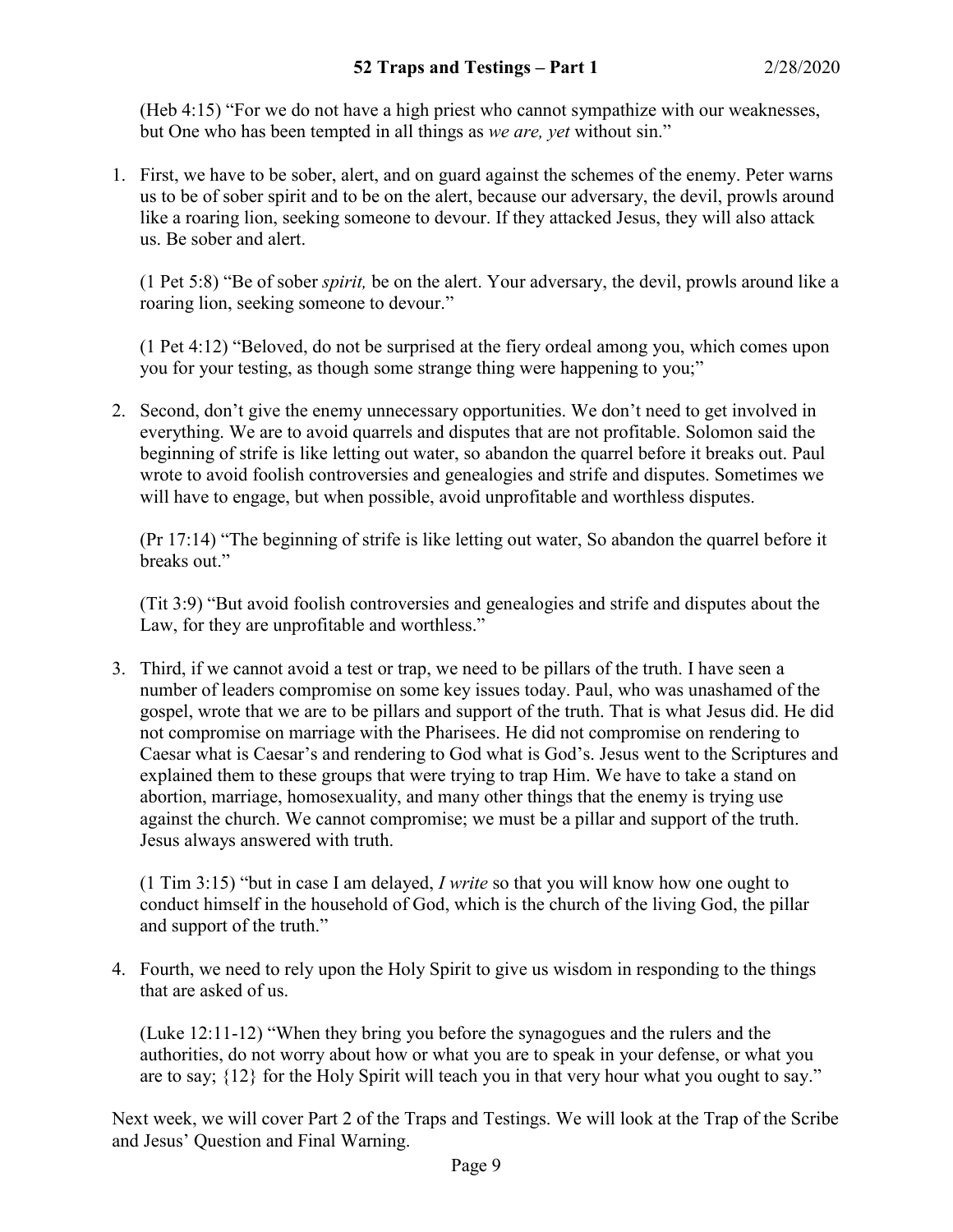- **3. The Trap of the Scribe (Mark 12:28-40)**
- **4. Jesus' Question and Warning (Mark 12:35-40)**